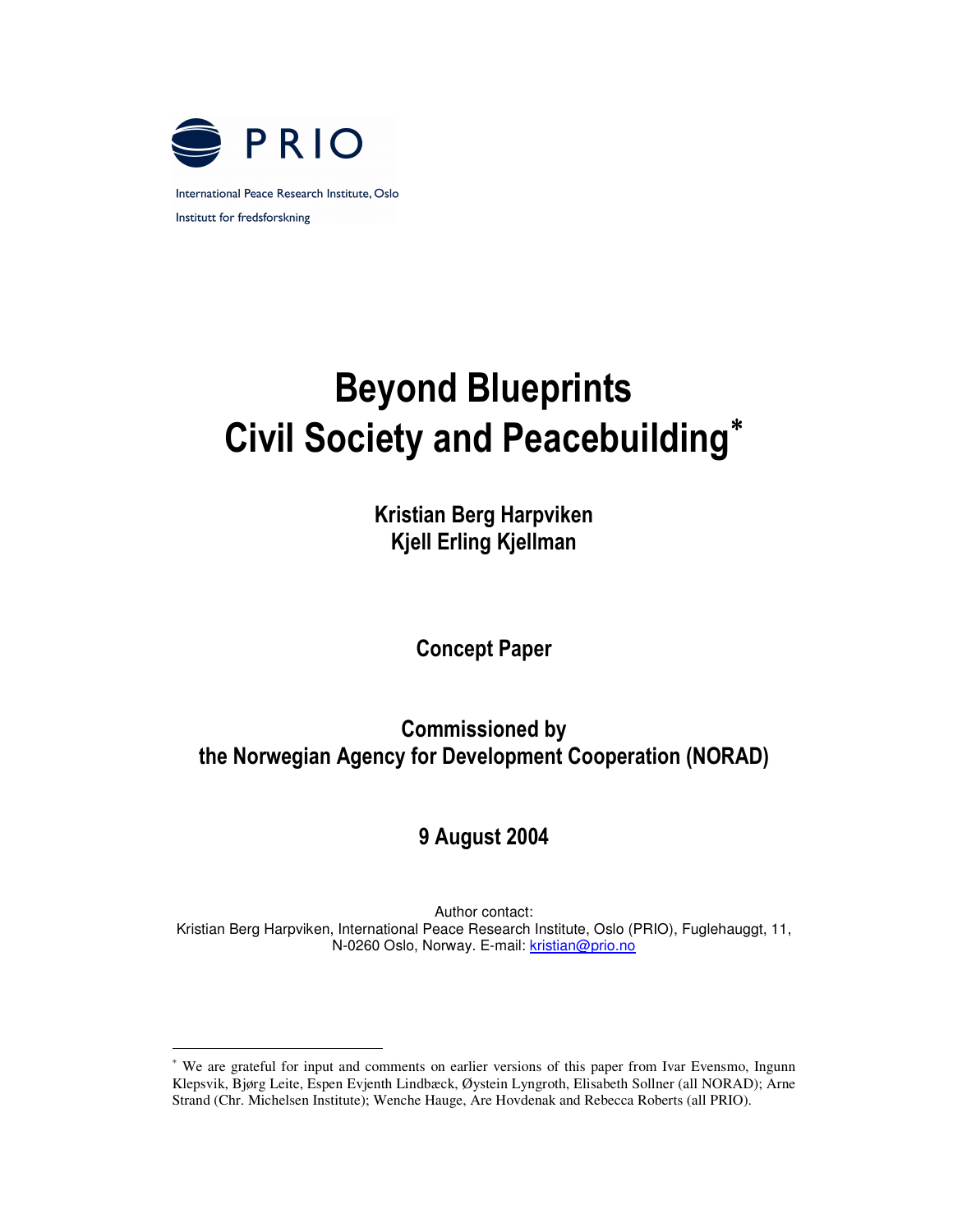## Beyond Blueprints: Civil Society and Peacebuilding

#### **Summary**

Civil society plays an important role in encouraging the cessation of armed conflict, and constitutes a vital force in post-conflict recovery. The role played by civil society in war and post-war contexts is increasingly acknowledged internationally, and has triggered a wide debate as to whether or not, and how, external actors can strengthen civil society as part of a broader peacebuilding strategy. Civil society has the potential to promote reconciliation, serve as a corrective to political and military elites, as well as enhance local ownership and foster democracy. Civil society actors may constrain the use of violence by conflicting parties, as happened in Angola in 1998, when the mobilization of the church and networks of traditional local leaders (*sobas*) – backed up by international donors and church networks – pressured the government. In peace negotiations, civil society may also play a central role, as in the Guatemalan peace talks in 1994, when a broad alliance of civil society organizations played a major role by contributing position papers on all key issues in advance of meetings between the two factions. In post-conflict recovery, civil society actors have considerable potential. A main element in Afghanistan's post-9/11 agenda, for example, is to provide cash grants to traditional village councils (*shuras*), while insisting - contrary to tradition – that *shura* members are elected by secret ballot.

War may have a severe impact on civil society. Civil society itself is transformed as a result of resisting the pressures of war. The state, which defines much of the framework civil society functions within, may fully or partly break down, while at the same time becoming more authoritarian. In many cases, the market is transformed into a predominantly illegal economy, to which civil society inadvertently adapts. War divides people along ethnic, religious or regional lines, and erodes the social ties that bridge various groups. Oftentimes, encompassing forms of association are replaced by local and family-based networks that may be essential in securing survival during war-time, but which may have less potential for enhancing peace.

Norway' policy emphasizes the need to support civil society in peacebuilding as well as in long-term development. This position is outlined in Norway's new strategic framework for peacebuilding, and in the 2004 White Paper on development. The policy emphasizes balancing support to states with support to civil society, contributing to competence and capacity building in civil society, and facilitation of the "watchdog" role of civil society. The proactive stance taken by Norway in relation to civil society places it at the forefront of international trends in peacebuilding. Through linking its strong peacebuilding engagement with its historic emphasis on civil society, Norway assumes an international responsibility for future policy in this area. Supporting the role of civil society in peacebuilding is an inherently complex task. Working with civil society, however, forms an integral part of any considered peacebuilding strategy, and constructive engagement on this front can both strengthen individual peace processes, and advance international knowledge on peacebuilding more generally.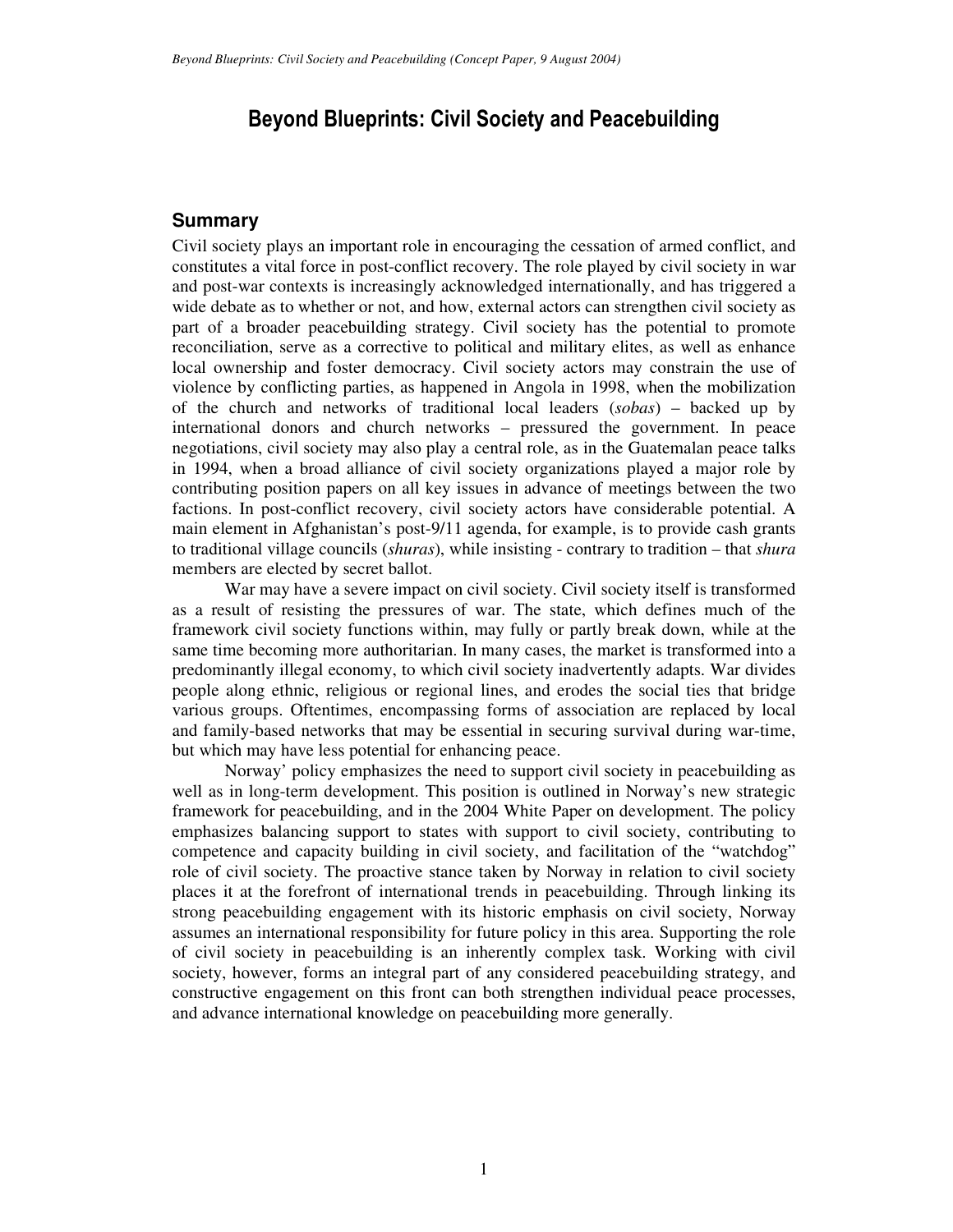## **Lessons Learned**

Solid analysis is the linchpin for successful engagement with civil society. Analysis includes an identification of various types of civil society, the broader institutional framework, as well as an assessment of the strengths and weaknesses of various entities. Analyses must be rooted in a firm understanding of civil society's role in peacebuilding, while being sensitive to context.

- *Different Forms.* The composition of civil society in terms of its component entities and it functions - varies greatly between different contexts and situations.
- *Transformed by War.* War always transforms civil society, often weakening its potential for bridging various societal groups, and restraining its opportunities to interact constructively with the state and market actors.
- *Exists Everywhere.* There are elements of civil society in any setting. Even an apparently weak civil society may contain considerable potential under the right circumstances.
- *"Uncivil Roles".* Civil society always has the potential to take on "uncivil roles," particularly in conflict situations. Accommodating civil society actors with an "uncivil" record may prove particularly important in the long-term.
- *Continuous Monitoring.* Ongoing monitoring of civil society is an integral part of analysis, particularly in conflict and post-conflict situation, where changes appear rapidly, requiring frequent adjustment to support measures.

Support to civil society organizations and groups is an important part of any peacebuilding strategy. Strategies for civil society support need to be sensitive to the risk that external support may weaken the local legitimacy and effectiveness of civil society entities, as the latter adapts to the requirements of external actors. While external support to civil society may be essential, it is also important that support is measured and appropriate, both in terms of its form and scope.

- *More than a Channel for Assistance.* Civil society plays a key role in influencing state action and political processes, in serving as a corrective and complement to market economies, and should therefore not first and foremost be seen as a channel for emergency and development assistance.
- *Means of Support.* External agencies have a variety of instruments available to support civil society, including financial support, capacity-building, protection from hostile actors in the environment, and linkages to international actors. The challenge is finding the right balance.
- *Focus on Institutional Environment.* External actors can play a major role in working to improve the institutional framework for civil society, including laws and regulations; administrative structures; as well as political modalities.
- *Ensure Independence.* There is a need to encourage multiple sources of support, including international and domestic, and to avoid excessive external support in order to prevent fostering dependence.
- *Long-term Perspective*. Support to civil society requires a long-term perspective, particularly when civil society is weak or dormant, as is often the case in conflict and post-conflict situations. Support to civil society in times of crisis may be instrumental for building the capacity to respond when opportunities arise in the future. Strengthening civil society, when successful, will not only enhance peacebuilding, but will also build essential resources for long-term development.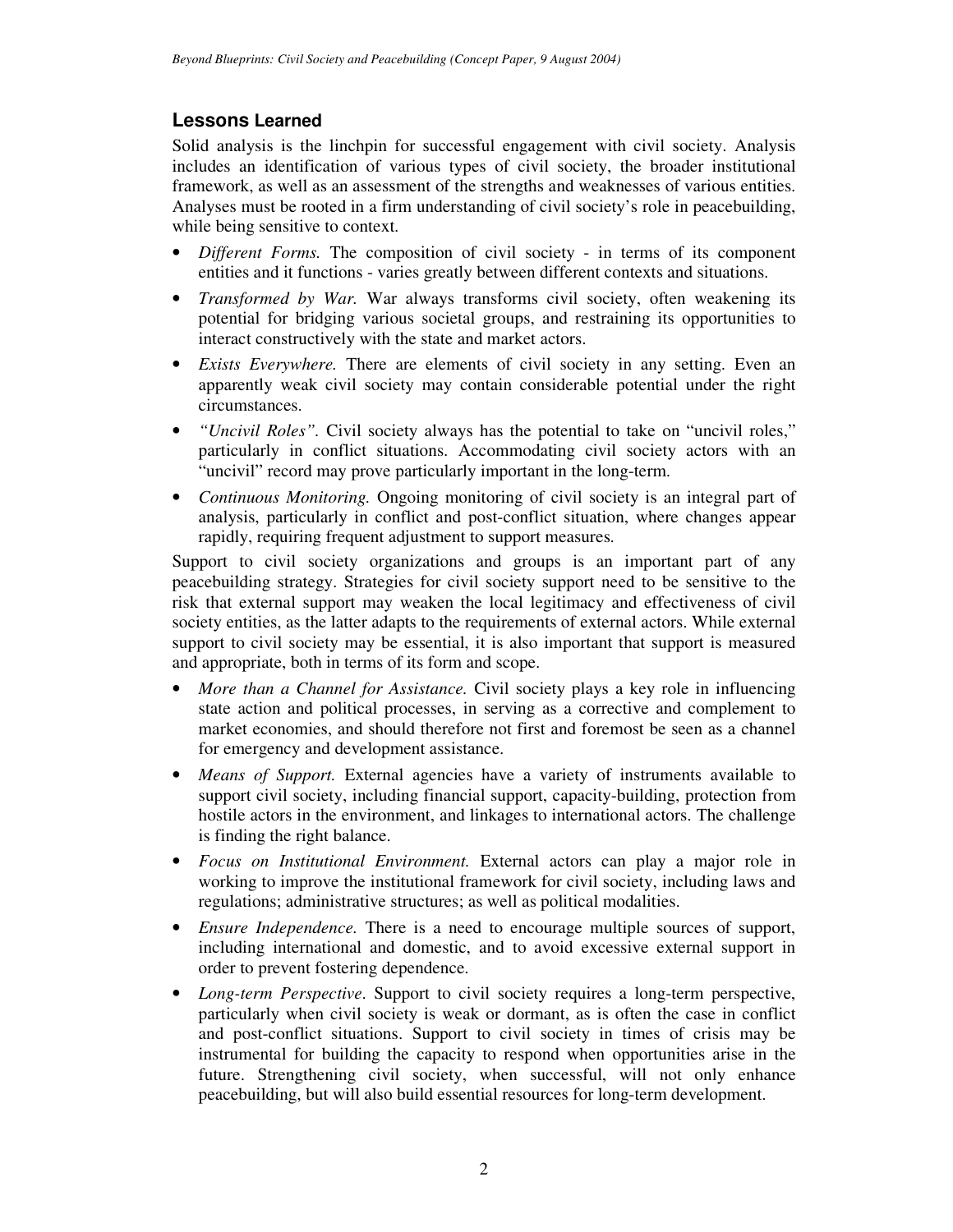# Beyond Blueprints: Civil Society and Peacebuilding

Kristian Berg Harpviken & Kjell Erling Kjellmar International Peace Research Institute, Oslo (PRIO)

## **Introduction**

How can civil society contribute to conflict resolution and post-war reconciliation? How can international agencies and actors work to strengthen civil society both during, and in the aftermath of armed conflict? What are the potential pitfalls associated with engaging civil society in conflict-ridden and post-conflict societies? Over the past decade, the role of civic actors in forging peace agreements, contributing to reconciliation initiatives, and promoting democratic transitions have highlighted the need for an understanding of the role civil society can play in conflict resolution and peacebuilding. The recent conflicts in the Balkans, the African continent, as well as elsewhere in the world, have demonstrated the vitality of civil society in underpinning the cessation of armed conflict, contributing to sustainable peacebuilding, and its capacity to spur the onset of democracy. In the wake of General Secretary Boutros-Ghali's definition of peacebuilding in 1992, discussions of civil society have become central among policy makers seeking ways to mitigate the effects of armed conflict, and the need for new ways to position civil society within broader policy discussions of peacebuilding. In this paper, we take a critical look at the role of civil society in peacebuilding, and suggest ways in which policy makers can design initiatives that incorporate civil society actors in conflict and post conflict situations.

Understanding the role of an autonomous civil society is particularly important in the context of conflict-ridden or post-conflict societies. The multiple centers of thought and legitimacy inherent to civil society can be a driving force in promoting a pluralistic society, with power distributed widely, rather than concentrated in the hands of a select few – a cornerstone of democracy. The degree to which citizens can be drawn into participation in civic groups, associations, and organizations can help to further educate individuals for democracy. The type of social organization and integration civil society presupposes can serve as the foundation for building trust and greater social cohesion. In situations where the state's capacity has been undermined by conflict, civil society organizations can become providers of vital goods and services. To the extent that civil society associations can transcend religious, regional, and ethnic cleavages, they provide a potential avenue for interest articulation at the grassroots level, while creating the possibility for conflict resolution between former adversaries (Bahmueller 1999).

In the midst of this renewed interest in civil society, there is a great deal of debate as to what civil society actually is, and, not least of all, how civil society can be effectively integrated into peacebuilding initiatives. Given that this is a wide-ranging and multi-faceted discussion, it is unrealistic to do justice to its various nuances within the scope of this paper; rather, the analysis here seeks to highlight central issues regarding civil society and how they relate to conflict resolution and peacebuilding. In so doing, the objective is to gain a basic understanding of the dynamic between civil society and peacebuilding, provide fresh insight into strengthening the role of civil society in conflict-ridden areas, and offer some practical guidelines for designing strategies to support civil society in peacebuilding initiatives. Because international agencies and donors have become crucial in conflict resolution and reconciliation, much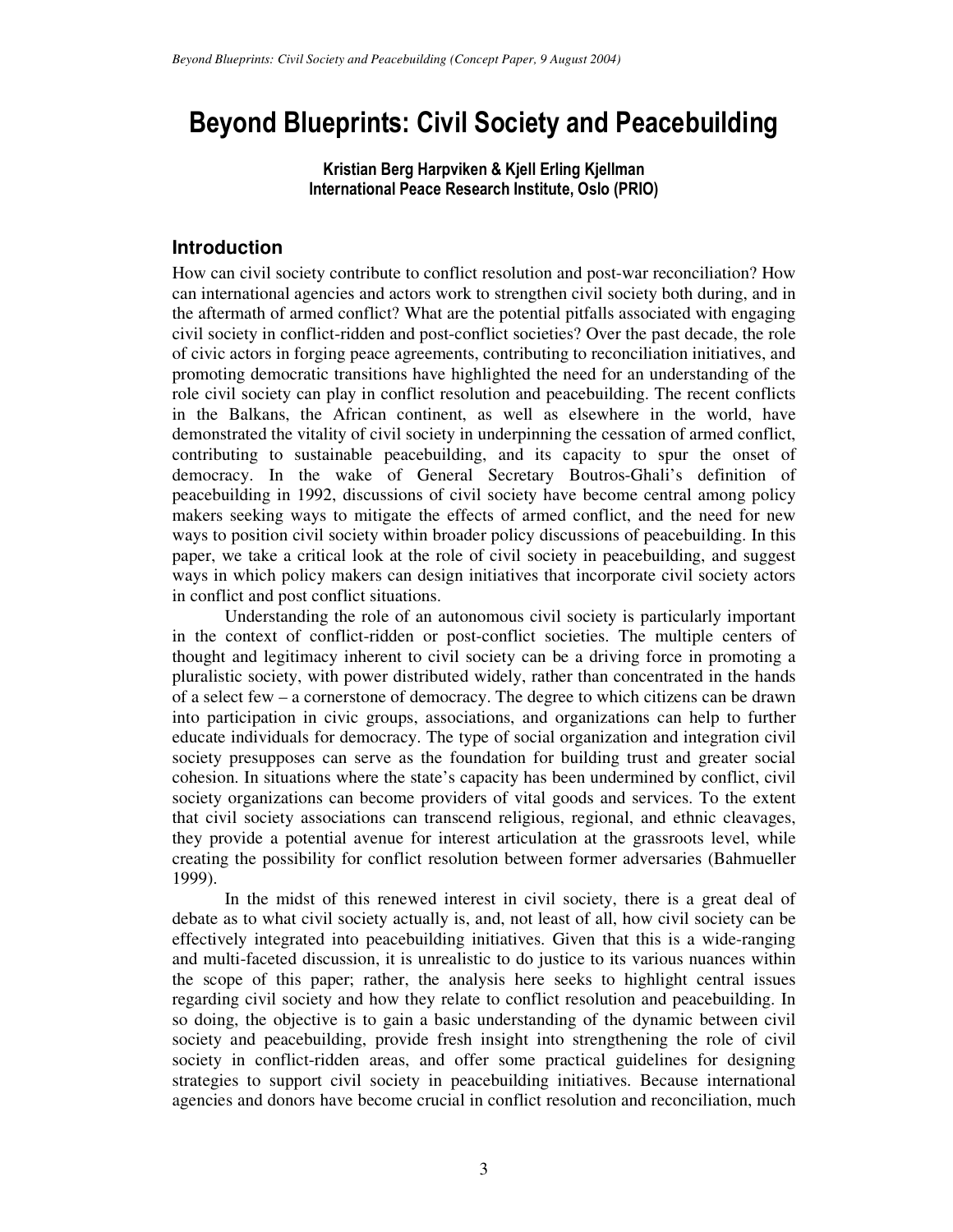of the discussion in the following is devoted to examining civil society from the perspective of external parties.

#### **Norway's Position on Support to Civil Society in Peacebuilding: Key Elements**

Definitions of civil society are broad, including both formal and informal structures, as well as organizations. Important peacebuilding actors include human rights groups, peace associations, women's networks, academia, independent media, and at times, religious groups and business associations.

The main roles for civil society are to promote reconciliation and non-violent conflict management in all domains and at all levels. More specifically, roles may include the provision of services, functioning as watchdog or "agents of change" in relation to authorities, promoting reconciliation and bridge-building, and empowering weak or marginalized groups.

Analytic capacity is essential for external actors in order to identify constructive forces in civil society. This is particularly important during conflict, where conflicting interests and weak democratic structures entails considerable risks.

The Norwegian position is outlined in multiple policy documents and statements, including:

- 'Felles kamp mot fattigdom: en helhetlig utviklingspolitikk' (Joint Campaign Against Poverty: A Comprehensive Development Policy), White Paper no. 35 (2003-2004), 30 April 2004'
- 'Utviklingspolitikkens bidrag til fredsbygging: Strategisk rammeverk for Norges rolle' (The Contribution of Development Policy to Peacebuilding: Strategic Framework for Norway's Role), Draft, 27 July 2004

The role of external actors is particularly important given that, where the international community has sought to strengthen civil society, the results have frequently been far from satisfactory (Ottaway 2001). Propelled by the so-called "good governance" agenda that has held sway over the past decade, the international community has increasingly channeled resources through Non-Governmental Organizations (NGOs). Such a strategy, however, has raised a number of debates regarding the efficacy of relying predominantly on external organizations. For example, NGOs created with the help of donor funding have been criticized for being poorly rooted in their own societies, formed with the sole intention of tapping into funding from donors; these NGOs often have a political agenda, and are not necessarily well-versed in the intricacies of local contexts and realities. The analysis in the following suggests that strengthening civil society entails a multi-pronged approach: this includes an understanding of specific contexts, and support to both actors and the institutional framework in which civil society is embedded. Such an approach can help provide the foundation for assessments of how to best direct resources, approach conflict resolution, and serve as a basis for designing sustainable peacebuilding initiatives.

#### **What is Civil Society?**

Social scientists and policy makers alike have often struggled with grasping the essence of civil society. Part of the problem stems from the fuzzy nature of civil society itself: its boundaries are inherently vague and imprecise, and identifying its features, role, and significant actors is subject to contestation. Furthermore, the concept of civil society has been applied inconsistently within research, policy formulation, and political discourse; hence, discussions regarding civil society often wind up as debates over arriving at a clear definition as to what civil society is, and what it is not. Developing consensus on a singular conceptualization of civil society, however, is perhaps somewhat unrealistic even under the best of circumstances. The complexity of the social infrastructures, networks, and relationships that characterize civil society vary greatly from context to context, thereby necessitating a broad definition. In this regard, civil society is not necessarily a sharp analytic tool, but is rather a "sensitizing" term that can help shed light on actors and processes. Civil society can be seen as a concept that can help make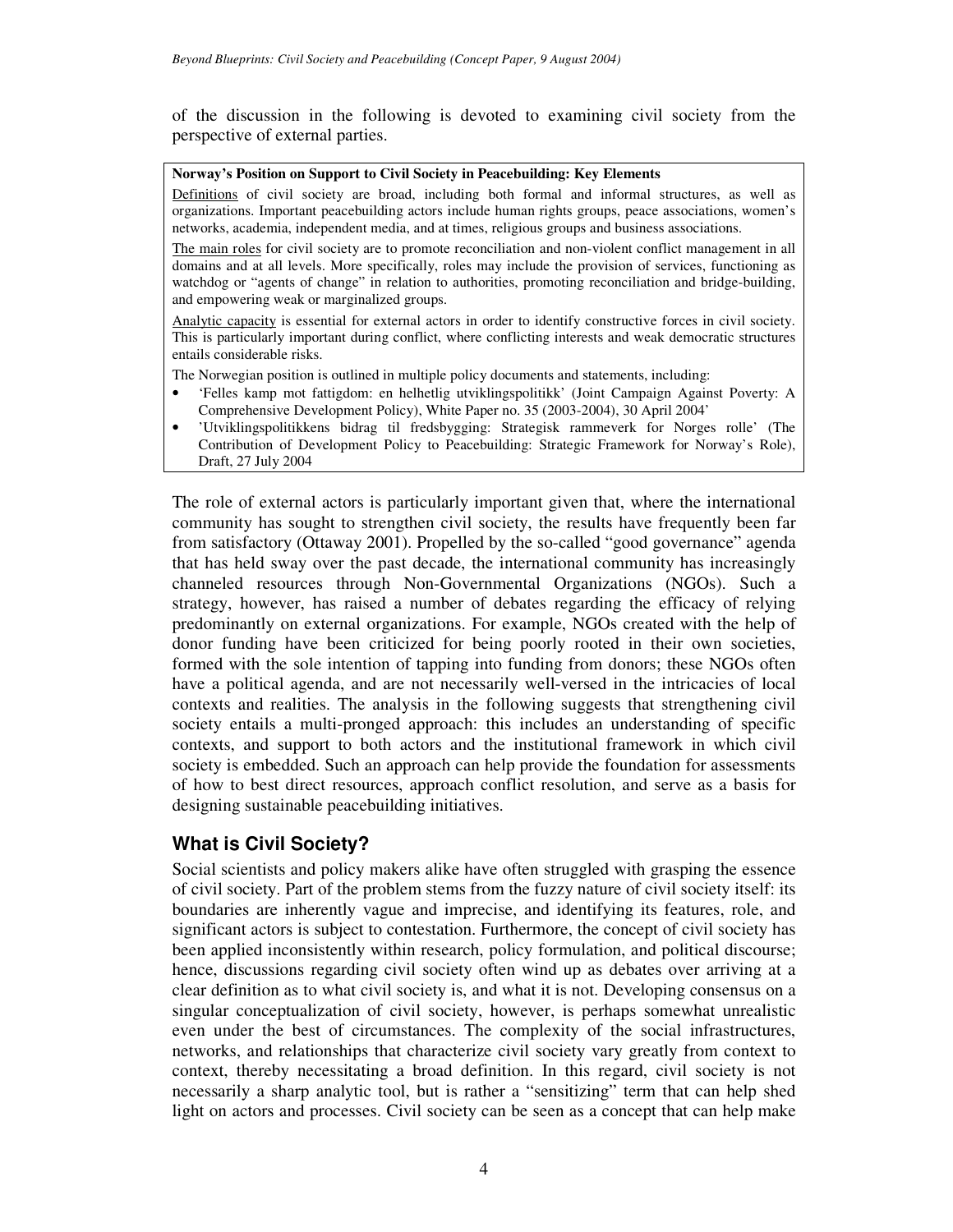sense of political and social realities, and as a means of inspiring action on the ground (Lewis 2002: 570). Employed as a sensitizing concept – as it will be throughout this paper – it can help guide thinking on civil society, and constitute part of the broader tool kit available to those looking to gain an understanding of the role civil society can play in conflict resolution and peacebuilding.

At the most basic level, civil society can be conceived as the sphere of voluntary and civic groups that occupy the space between the state and the market (Carothers 1999:19). Broadly stated, civil society is comprised of organizations, associations and voluntary groups, as well as networks of varying sizes, densities, and levels of interconnectedness. Common examples include social, religious, cultural, welfare, professional and trade organizations, women's groups and NGOs. The self-organization of society is thought to function as a check on the power of the institutions of the state and the encroachment of the market – playing a type of "watchdog" role – while serving as the locus for promoting democratic change. More recently, international organizations and informal advocacy networks have assumed a more vital role in peacebuilding. As the numerous conflicts the African continent has endured are testimony to, conflict is contagious. Conflicts that transcend national boundaries demand solutions that are difficult to accomplish purely at the national level. Promoting an active civil society has been posited as a way of engaging grassroots elements of civil society, facilitating peacebuilding, development, and democratization from the bottomup, thus providing local groups with a sense of empowerment and ownership (Harvey 1998).

From a neo-liberalistic standpoint, a well-functioning civil society can complement the role of the state and market in enacting reforms. This has, in particular, been the contention of the good governance agenda, which suggests that a partnership between the state, market, and civil society can help promote development and democracy. In this view, the role of the state is reduced, and the provision of goods and services is partially assumed by flexible combinations of governmental, nongovernmental, and private institutional actors. It should nevertheless be noted that it is somewhat difficult to uphold a strong distinction between civil society on the one hand, and the state and the market on the other. Civil society, state institutions, and the market may be more closely enmeshed, particularly in the developing world, making it difficult to simply think of civil society in terms of a sphere apart from these. Civil society actors, for example, may assume political roles by entering into a working partnership with state authorities; the state can intentionally co-opt civil society actors with the intent of pacifying them; or, by including them in the policy making arena as a way of legitimizing the state. Civil society also overlaps with the market, such as when groups and associations receive donations from the private sector, or engage in competition with other economic actors for resources and prestige. In reality, then, civil society must be viewed in relation to both the state and the market, with the understanding that these constitute inter-related spheres with civil society.

## **What is Peacebuilding?**

Peacebuilding refers to the range of activities and measures designed to mitigate the effects of war, and prevent its future recurrence. First introduced by then UN Secretary-General Boutros Boutros-Ghali in 1992, peacebuilding refers to efforts aimed to cease violence, monitor compliance with agreements, and lay the foundation for a conflict-free future. With the recognition that most peace agreements fail within the first five years, the UN Security Council adjusted this definition to include activities aimed at conflict prevention in 2001. Thus understood, peacebuilding takes a wide perspective, looking to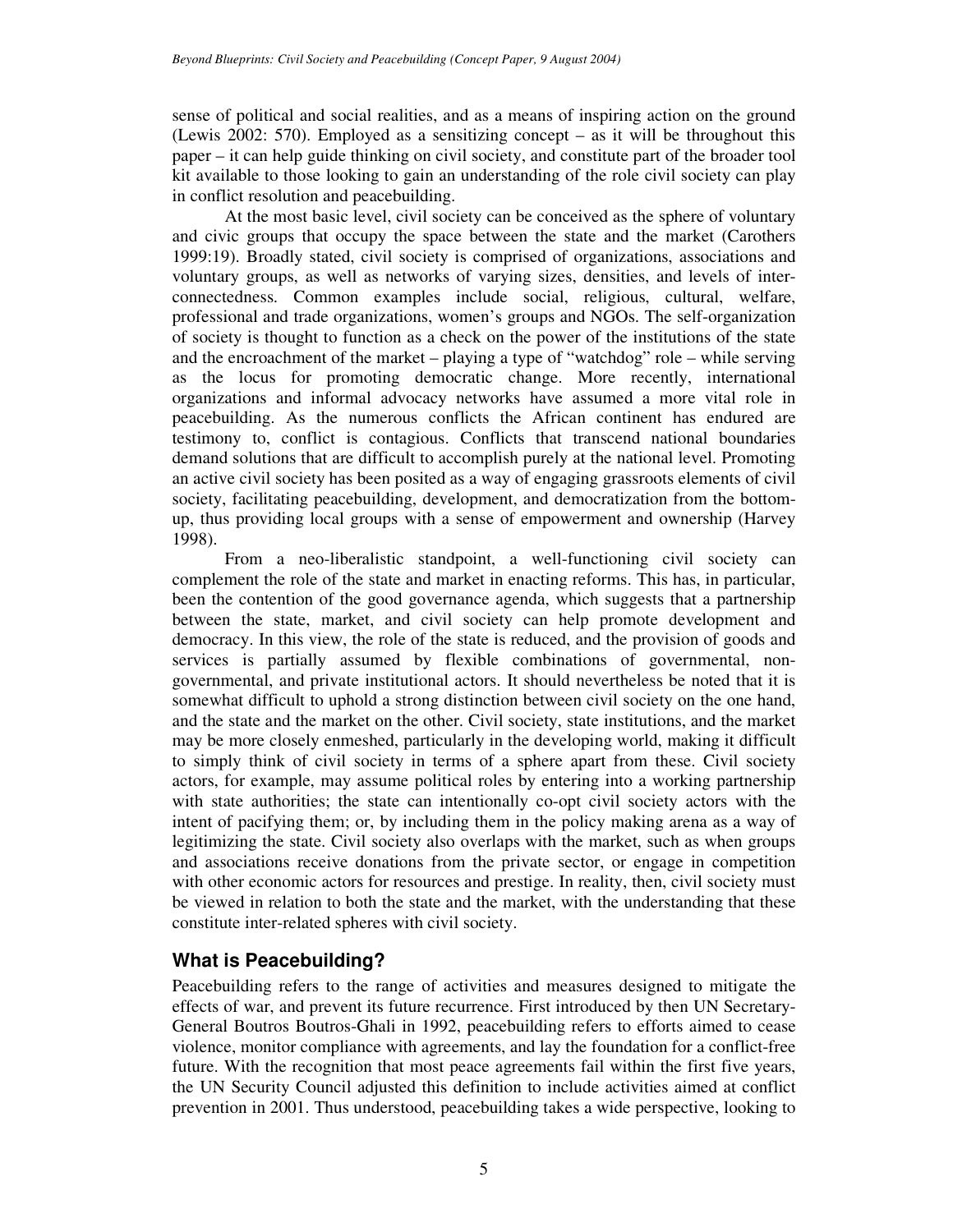achieve political solutions in order to defuse violent conflict, and, importantly, prevent its reemergence. Peacebuilding looks to address issues related to security, provide the foundation for socio-economic development, and establish the political framework needed to ensure long-term peace (Smith 2004). Of these, the political framework may ultimately be the most crucial since the issues that need to be confronted in order to sustain peacebuilding are, at their core, political; peacebuilding is a process that at some level, alters the power relations between conflicting parties, and can restrict their potential for influence in the future. Issues such as confidence building, conflict resolution, and reconciliation are fundamentally political, and need to be addressed as such (Harpviken & Skåra 2003).

In general, peacebuilding can be approached from two basic perspectives. On the one hand, peacebuilding can be addressed in relation to the tools and capacities at the disposal of agencies; on the other hand, peacebuilding can be viewed in terms of the particular conflict in question, its nature, intensity, and duration. In the former, peacebuilding measures are designed according to the capacities available to agencies; in the latter, peacebuilding initiatives are developed in concordance with needs as dictated by the characteristics of the conflict in question (Cousens 2001:5). While either approach has its strengths and weaknesses, the options open to policy makers often becomes a matter of pragmatism, resulting in a combination of both approaches. Nevertheless, it is the "bottom-up" approach that may hold most promise and yield the most significant results since it allows for an emphasis on the root causes of the particular conflict. By placing a premium on diagnosing the problem before offering a solution, the bottom-up approach suggests a more nuanced assessment of what a particular society needs. For example, in Cambodia, the UN sought to facilitate democratic elections by applying a bottom-up approach through support to Cambodia's emerging civil society, effectively redressing long-standing causes of conflict within Cambodian society (Cousens 2001:9).

## **Peacebuilding and Civil Society**

Understanding the role civil society can play in peacebuilding becomes inherently more complex when attempting to assess the relative strengths or weaknesses of a society, particularly at the local level. Part of the challenge in such instances is that countries are frequently ambiguous as to their location on an active conflict/post-conflict continuum. For instance, the end to hostilities has been officially declared in Afghanistan, but there are nevertheless episodes of active conflict. Similarly, civil society is neither inherently "strong" or "weak," but will fall somewhere in between, often being strong in some respects, while weak in others. For instance, a country may contain an active and vital NGO sector, while traditional structures have been broken down as the result of the displacement of citizens; conflict may lead to a fallback on primary groupings within society, with kinship, tribal, religious, and traditional structures serving as coping mechanisms, but with a prevailing lack of trust towards government officials. In other words, the relationship between civil society and peacebuilding is complex, and working with civil society groups in peacetime is quite different than during or following armed conflict.

In conflict, civil society is simultaneously torn apart while constituting a source of social support. At the most fundamental level, war undermines civil society. It displaces people, and divides up communities; looting and theft depletes communities of vital resources; and, the basic dehumanizing nature of war weakens the basic fabric that binds society together. At the same time, civil society functions as a source of support by those affected by conflict. Traditional structures become more important as people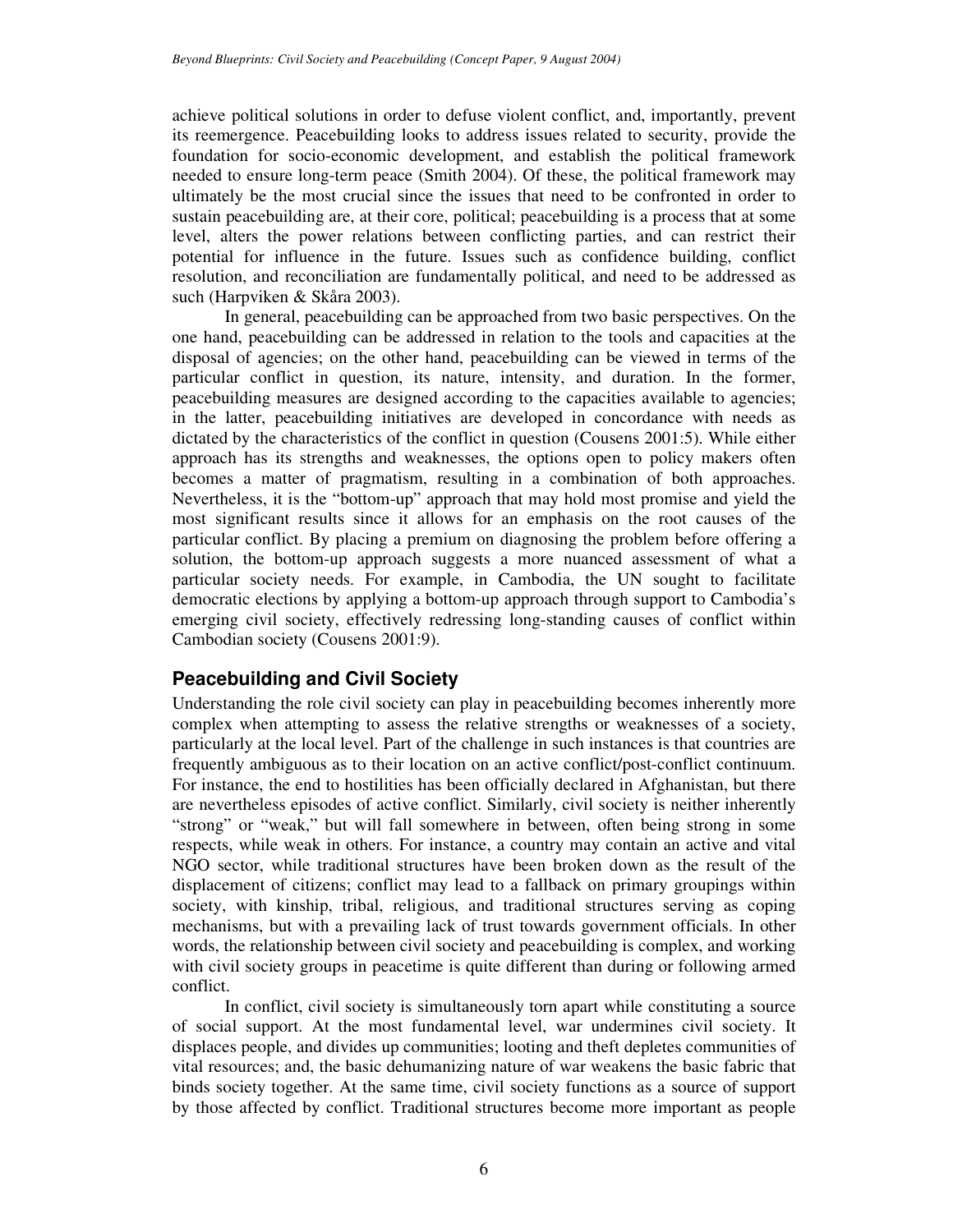seek refuge in the familiar when facing upheaval and suffering; village, family, ethnic, and religious solidarities are reinforced; and, there is a development of a parallel subsistence economy or a black market. Importantly, although civil society is broken down by war, it is nevertheless resilient, and new and traditional structures will emerge during times of conflict (Harvey 1998:206-207).

Conflict disrupts the relationship between civil society, the state, and the market. During conflict, the state may assume a more authoritarian stance and place restrictions on civil society, thereby reducing the room to maneuver for civil society groups. A paradox of civil society is that, while civil society is thought to act as a check on the powers of the state, it is the state that sets the parameters for civil society. One way in which the state can define the boundaries for civil society is through changes to the institutional framework, such as by curtailing the legal rights of citizens and their right to organize. In so doing, the state can avert criticism and hinder the watchdog function of civil society. For instance, restrictions to the right to organize or free political expression can serve to weaken civil society, particularly during conflict. However, the encroachment of the state does not necessarily mean that there is not an active civil society; as the revolutionary movements in Latin American countries bear witness to, totalitarian regimes often sow the seeds for change as civil society organizes against its oppressive policies. The relationship between civil society and the market will also be altered as the result of armed conflict. Economies of societies in the midst of war may increasingly become oriented towards providing goods and services directly and indirectly related to the conflict. This may either assume a legal nature, or it may be part of a "gray" sector, or even the illegal black market. NGOs, for example, may be drawn into becoming providers of intelligence, used as vehicles for the trafficking of drugs, or laundering money. In many cases, there will develop an economic sector that operates parallel to the legal financial market (Strand *et al* 2003).

Understandings of civil society at times originate from the optimistic position that civil society is an inherently positive or noble force in peacebuilding. As the discussion here has sought to make clear, civil society can constitute a catalyst for peacebuilding and reconciliation. However, that civil society becomes perverted through engagement in the conflict or involvement in criminal activity itself challenges the conventional wisdom that civil society is generally a positive force. Notions of civil society thus need to be tempered by the reality that they contain the potential for socalled "spoilers." Within any country segments of civil society will assume "uncivil" roles and seek to advance their own interests first and foremost (Maley & Saikal 2002), particularly in conflict situations where there is both greater need and opportunity. This may include former warlords or so-called "strong men" who see civil society primarily as a means to further cement their hold on power, instances where civil society actors become drawn into advocacy for one or more part in the conflict, operate as promoters of ethnic or religious interests, or function at the behest of clientelist networks with a vested interest in the conflict. Nevertheless, even civil society groups that may have assumed an uncivil role during the conflict may prove invaluable in the post-conflict reconciliation process. It is thus important to bear in mind that roles may change from conflict to post-conflict. For instance, the church in Rwanda can be said to have played an uncivil role during the atrocities, but its inclusion in the subsequent peacebuilding process was nevertheless essential. In short, well-meaning policy that does not incorporate an understanding of the roles civil society can play runs the risk of strengthening its uncivil rather than civil components (Maley & Saikal 2002).

If discussions of peacebuilding can be couched in terms of top-down and bottom-up approaches, one of the central challenges confronting policy makers is how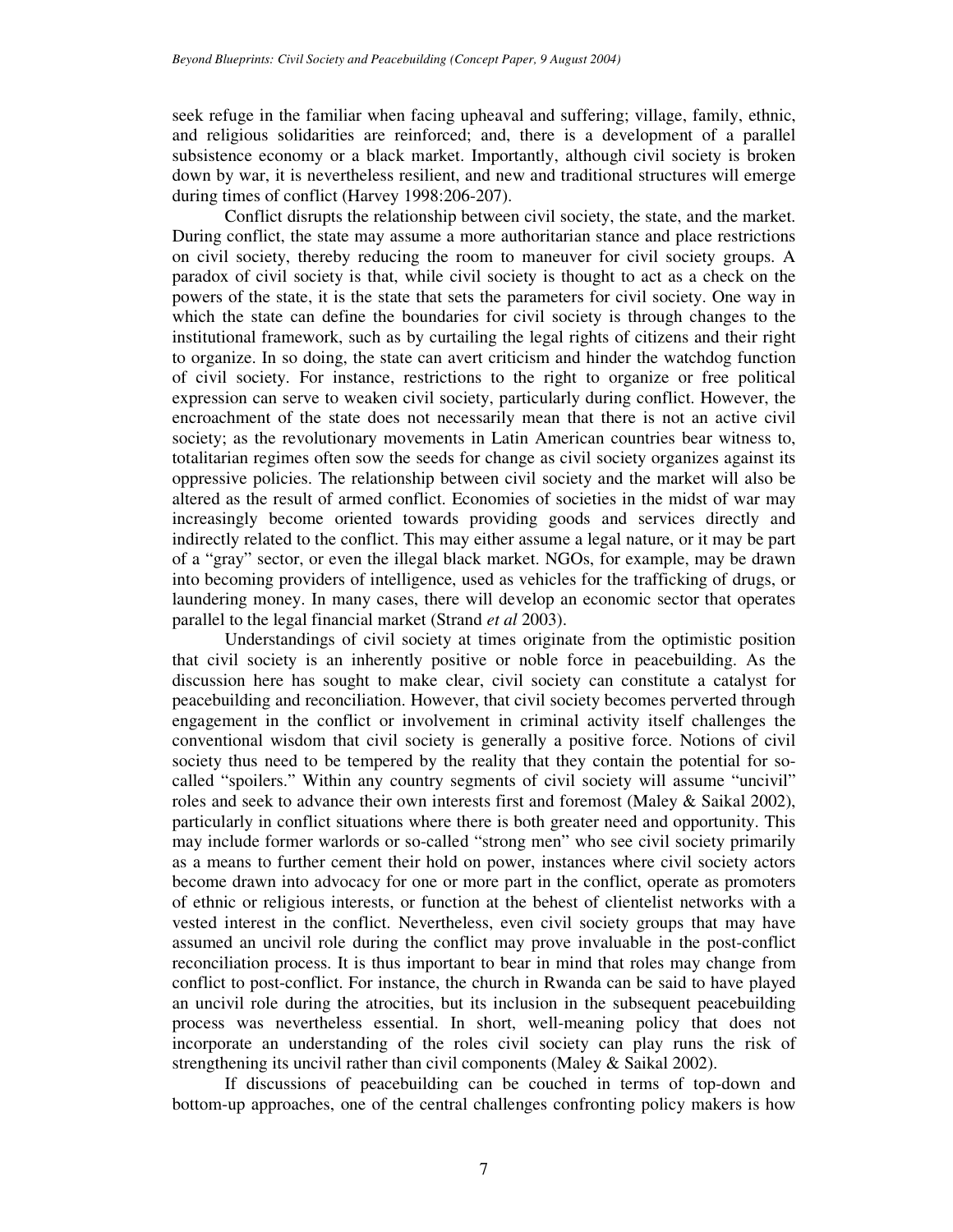to effectively utilize both approaches. That is, peacebuilding has mostly concerned itself with the implementation of national level agreements, or interventions by international agencies, while less attention has been paid to how local civil society can contribute (Prendergast & Plumb 2002). In the wake of Boutros-Ghali's concept of peacebuilding in 1992, for instance, focus was placed on the capacities of donors and international actors in addressing an ambitiously broad – albeit undifferentiated – set of needs. This included disarming warring parties, weapons destruction, election monitoring, repatriating refugees, along with far less tangible objectives such as advancing human rights, strengthening government institutions, and promoting political participation. Problematically, however, this also led to a disjointed approach to peacebuilding, with little attention to the actual needs of societies, or to how each component fit into the overall effort; nor was there much in the way of sustainable initiatives (Cousens 2001).

In contrast, the bottom-up approach takes as its starting point the needs of those impacted by conflict, and looks to redress the root causes of war in each context. In the bottom-up approach, the emphasis is clearly on a more prominent role for local civil society. While bottom-up approaches are not without their problems – and it is important to underscore that they should by no means be accepted uncritically – they do address several concerns within peace building. By diagnosing the problem before offering a solution, bottom-up approaches provide greater insight into the specific needs of a society, without the presumption that all conflict-affected countries will benefit equally from a standard repertoire of practices. Furthermore, bottom-up approaches pay greater attention to the crucial dimensions of peace and security at the local level (Cousens 2001). The majority of wars over the past decades have been civil wars. Reconciliation and peacebuilding must thus also involve local groups and provide these with a sense of ownership. Solutions that involve only military leaders or state officials will likely be fragile, while a sense of local ownership in peacebuilding can influence reluctant military leaders to contribute in constructive manner. In the end, designing effective peacebuilding strategies should entail a pragmatic evaluation of the specific context and its needs, combined with a realistic assessment of the resources and competence available to outside parties. In the following sections, we describe the interrelationship between civil society and conflict along two basic dimensions: where a country finds itself on a conflict/post conflict continuum, and according to the relative strength or weakness of its civil society.

*1. Conflict – strong civil society.* In situations characterized by active conflict, the response of the international community has generally been to prioritize intiatives designed to save lives and avert a humanitarian crisis. In emergency situations, building sustainable peace and addressing the root causes of conflict often become secondary objectives. For communities exposed to conflicts, coping mechanisms become stretched. Nevertheless, the resilience of community leaders, activists, and women can come to expression in unexpected ways. As traditional livelihoods become impossible to sustain in the face of conflict, self-help based on community solidarity can reveal itself as a vital resource. Prior to the arrival of emergency relief, war-affected communities will often improvise means of survival, including trade of goods with opposing ethnic and interest groups. Effectively, when humanitarian agencies arrive in an active conflict situation, there is already a local self-help network in place that has begun the process of adapting to the upheavals and realities of armed conflict. In such situations, the challenge for external agencies is to determine to what extent it is possible or even desirable to build on these largely informal networks (Quinn 2002).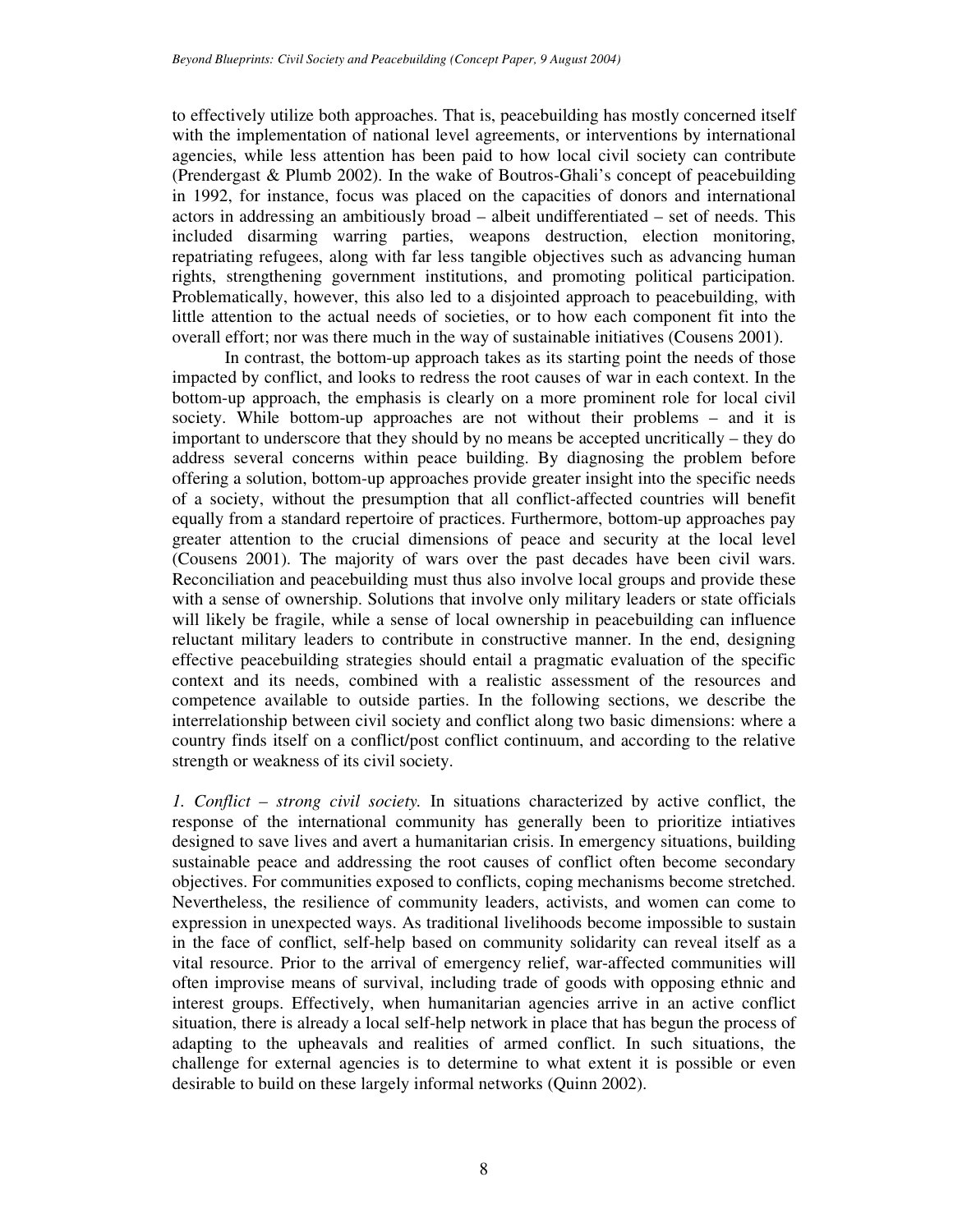#### **Civil Society and State Building in Palestine**

Palestinian NGOs and civic organizations are active within virtually all areas of society, including education, health, the media, culture, labor, human and women's rights. In comparison to neighboring countries, Palestinian civil society is markedly stronger. Egypt, for instance, which has a population 20 times larger than that of Palestine, has only a fraction of the number of operational NGOs (Hassan-Gordon 2002). In the absence of a viable state, Palestinian civil society has taken on tasks that, in other situations, would fall under the responsibility of the state. Palestinian civil society not only encompasses civic groups and organizations, but in effect, all political society based around Palestinian NGOs. Organized around contested issues such as agriculture, health, labor, and education, these NGOs constitute a nationalistic counterforce against occupational forces. Although there is dissent, Palestinian civil society has largely championed the two-state solution, entailing advocacy, dialogue with international partners and Israeli counterparts, and dissemination of information (Hadi 2003). The promise of Palestinian civil society in the conflict resolution process, however, has been greatly compromised by widespread corruption and abuse of power by the Palestinian Authority and NGOs. The Palestinian Authority has been involved in extortion, attacks on property and personal freedoms (Moailek 2004). Prior to the Oslo accords, the PLO established a number of Higher Councils with responsibility for various public services. These Higher Councils assumed control over contacts with the international community, including financial transactions. The result of this arrangement was the diversion of funds away from Palestinian NGOs and instead to the PNA's ministries, resulting in the collapse of many NGOrun services (Usher 1995). A further dilemma has been that some NGOs have been established as a way of tapping into donor funds, rather than as a response to the real needs of Palestinian society.

#### **Mixed Experiences with Civil Society in Sri Lanka**

Sri Lanka appears to have a strong civil society that includes NGOs, research institutions and the media – all recognizable elements from a Western perspective. Yet, the effectiveness of civil society in promoting peace has been constrained by a number of factors. Most importantly, the institutional conditions for civil society are very different in the areas controlled by the government, and those controlled by the Liberation Tigers of Tamil Ealam (LTTE). In LTTE areas, there is strict political control of all civil society activity, and existing organizations are tightly linked to the LTTE; in government areas meanwhile, the room to maneuver is considerably greater. There is, however, a virtual absence of civil society associations that bridges representatives of the Tamil and Sinhalese populations. One factor in the breakdown of the peace initiative of President Kumaratunga in the mid-1990s was that civil society organizations in governmentcontrolled areas had associated themselves closely with the President, to the extent that once she was elected in 1994, their independence was compromised (Whall 2000). In recent years, a group of NGOs and research institutes have worked to foster popular support for the peace process, and sought to play a more formalized role in the negotiations. Weakened by differences among various organizations, and struggling to identify credible counterparts in the LTTE areas, civil society in Sri Lanka has played only a marginal role in promoting the peace process, and is not well equipped to meet the challenges that will follow a possible peace agreement.

A number of considerations need to be taken into account when determining the participation of civil society groups in peacebuilding (Quinn 2002:3). First and foremost, it is vital to understand:

- 1. The political economy of war and its interface with development;
- 2. The impact of conflict on how social relationships have been transformed;
- 3. How and whether or not participatory processes can exacerbate the conflict;
- 4. Levels of trust, distrust, and expectations.

The last three points above are particularly crucial, and deserve some elaboration. Within in conflict resolution and peacebuilding, an oft-stated objective is the need to secure local engagement and ownership. Yet, as the *Joint Utstien Study of Peacebuilding* has pointed out, questions regarding the wisdom of this needs to be raised. A lack of understanding of the realities of each conflict can prove disastrous for any hopes of building sustainable peace. The cleavages that fueled conflict to start with will tend to endure even after the cessation of war, and have the potential to be reified through a poor understanding of local realities. Third parties must be wary of the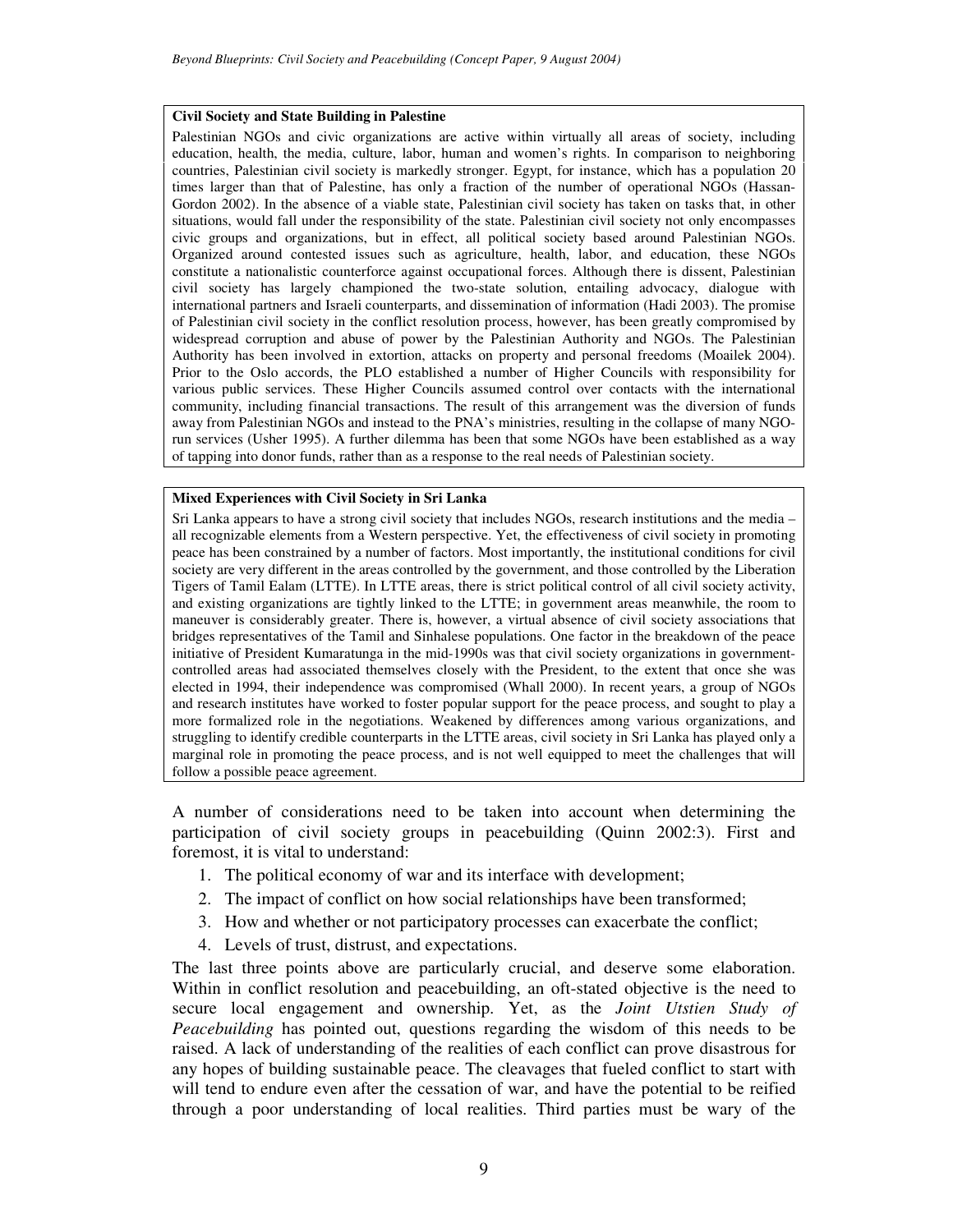political, military, economic, or personal interests that potential cooperative partners may have. There needs to be careful consideration and research regarding the identity, motives, and backgrounds of project partners, increasing involvement slowly as experience and trust grows in order to avoid advancing the interests of the most opportunistic members of society (Smith 2004).

*2. Conflict – weak civil society*. In active conflict cases where civil society is weak, the challenge for outside actors is twofold: address the needs of communities impacted by conflict, and; work to develop civil society institutions that can serve as the foundation for sustainable peacebuilding. These may initially appear to be separate objectives, but can in reality constitute two sides of the same issue. Alleviating the immediate effects of conflicts may entail engaging the same parties and addressing the same issues that will likely manifest themselves during the reconciliation process. That is, the search for long-term sustainable solutions should be taken into consideration at an early stage, rather than through a series of ad-hoc arrangements.

#### **International and Local Linkages in Angola**

Due to its colonial legacy under Portugal, Angola is characterized by a weak and poorly developed civil society. Years of civil conflict created an atmosphere of mistrust between warring factions (Cain 2001). In order to hinder the outbreak of renewed violence, an outreach program through *Caritas*, financed by Norway and Canada, was initiated in 1998 with the objective of instigating reconciliation. This initiative resulted in a broad mobilization of *Sobas* – traditional community leaders – and local leaders, instigated following a meeting with the minister with responsibility for the province. Building on local customs and tradition, a series of peace marches were held. In order to foster the community's stake in the process, *Caritas* kept a low profile. The result was to put considerable pressure on President Dos Santos, who appeared moved by the peace marches, and the process eventually culminated in a number of political initiatives. The fact that the church seized the opportunity and took a leading role lent the process greater legitimacy, while established figures of trust and authority were drawn in through the involvement of the *Sobas*. The Angolan example demonstrates the manner in which what appears to be a weak or even nonexistent civil society can be mobilized and play an important role in the peacebuilding process. Particularly important was the engagement of international church networks with local networks, thereby demonstrating the strength of linking global and local civil society. Reestablishing this link was vital since the international community had largely failed in its effort to establish an effective operational program (Cain 2001). By drawing on established traditions and leaders, these were effectively placed at the forefront, while local communities were provided a stake in the outcome of the process.

#### **Local Involvement in Monitoring the Nuba Mountains Ceasefire**

The Nuba Mountains Ceasefire in the Sudan has been seen as instrumental in fostering confidence that peace is possible, both domestically and internationally. The ceasefire has been monitored by the Joint Military Commission (JMC), an extremely light international presence in an area the size of Austria, relying heavily on local engagement, and with mobile monitoring teams consisting of one international and one representative from each side to the conflict. The JMC mandate includes assistance to the parties in implementing the Ceasefire Agreement; to serve as a dispute resolution mechanism; and to assist in confidence building between the parties (Jenatsch 2003). In line with the "light footprint" concept, the basic operating principle of the JMC emphasized resolving all issues at the lowest possible level, flexible response, joint problem solving, and learning from experience. The "Friends of the Nuba" - which is chaired by a troika of Norway, the United Kingdom, and the United States – provides the JMC with international support. The work of the JMC has been made difficult by a poor infrastructure in the area, and not all residents are aware of the ceasefire. Yet, there have been no major ceasefire violations, both sides have participated, and local groups that have been in touch with the JMC have generally been positive. The JMC, and international agencies have been criticized both for treating the government side favorably, and for underestimating the cultural particularities of the Nuba. There is consensus that traditional means of conflict resolution needs to be revived, but little has been done. More generally, however, the JMC has been successful in maintaining a ceasefire at a low cost, while minimizing the negative impacts of a large international presence. At the same time, it has fostered a sense of ownership – both nationally and in the Nuba - through the active involvement by local representatives.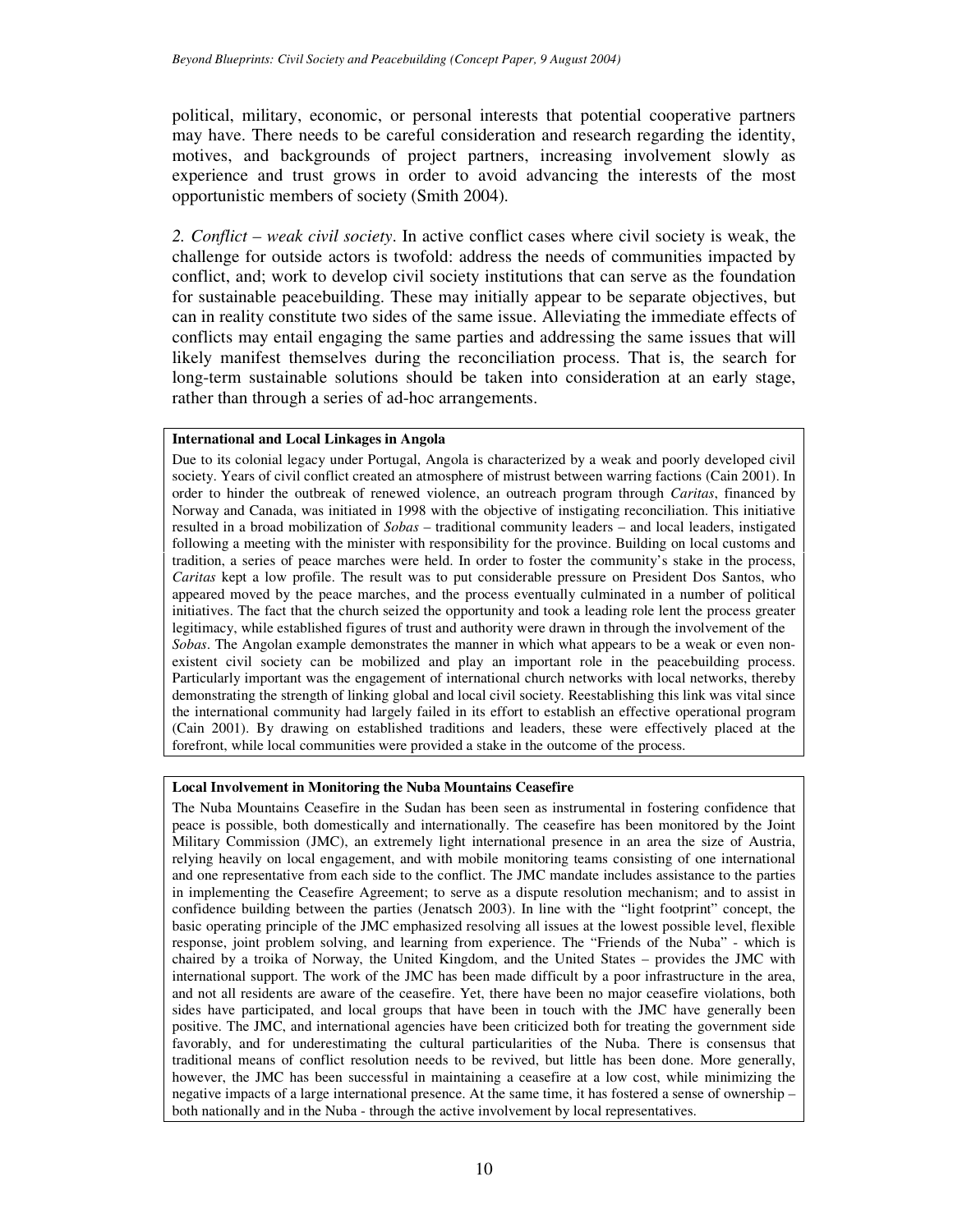The challenge in conflict situations where civil society is weak is identifying existing resources. While conflict disrupts civil society, there will always be vital elements of civil society that can be mobilized. During conflict, there will be a tendency to use traditional kinship, tribal, and religious structures as a means of coping with the effects of war, institutions that help provide a sense of social stability that would otherwise not exist. In Afghanistan, for instance, traditional *shuras* have been important in retaining trust throughout times of war (Harvey 1998:207). The emergence of fundamentalist religious organizations in countries such as Somalia is yet another indication of the way in which traditional structures may be reinforced during conflict. That not all elements of civil society are inherently positive forces underscores the need to understand the potential for uncivil roles.

*3. Post conflict – strong civil society*. The aftermath of armed conflict presents a host of challenges, ranging from reconciliation between former warring factions to long-term sustainable development. Where civil society is strong, local civil society groups, due to their close proximity to the implementation level, can play a key role in ensuring a sustainable peace. Local civil society groups can strengthen peace agreement by providing a sense of local ownership in the peace process (Prendergast & Plumb 2002). Grassroots civil society organizations in particular have demonstrated their importance in forging lasting peace. In South Africa, for instance, it was not only sanctions and international pressures that ended apartheid, but also the activity of hundreds of local civil society groups. Moreover, these groups were instrumental in facilitating the largely peaceful transition to post-apartheid democracy. In El Salvador, the gradual manner of the UN's withdrawal, with increasing ownership of UN-led processes by local actors facilitated the building of sustainable peace (Kumar 2001). Contexts where civil society organizations are developed and there is social capital upon which to draw, present the potential for the active involvement of civil society actors for long-term peacebuilding. In particular, local groups and associations hold the most promise for building sustainable peace due to their knowledge and contextual understanding of barriers and opportunities at the local level. Local groups can serve as linkages between international actors, governments, and local communities, and can be instrumental in policy debates, dialogue, and the implementation of peace agreements.

#### **Guatemala's Civil Society Assigned a Formal Role in Negotiations**

Despite repression by successive governments, civil society came to play a vital role in peace negotiations in Guatemala during the 1990s. The process begun by the 1990 Oslo consultations between the government and the *Unidad Revolucionaria Nacional Guatemalteca* (URNG) entered into a stalemate in 1991. The process was kept alive through reform pressures from civil society organizations. Bishop Quezada, who was backed by the Lutheran World Federation (LWF), was a key figure in the process (Hauge 1998). Negotiations reopened early 1994, and the "Framework Accord for the Resumption of Negotiations" established a formal role for a Civil Society Assembly (CSA). The CSA was mandated to present position papers on key issues in the negotiations between the government and URNG, most of which were eventually adopted (Alvarez 2002). In the Guatemalan case, civil society engagement was extremely broad, including political parties, religious groups, trade unions, Mayan organizations, women's groups, development organizations, human rights groups, research centers and the media, as well as business associations. The so-called "Group of Friends" – the governments of Colombia, Mexico, Norway Spain, the United States, and Venezuela – offered funding as well as protection and access to international networks. By late 1994, the SCA had handed over its proposals, and Bishop Quezada resigned. Deep disagreements surfaced, particularly regarding whether the SCA should take a formal role in implementing and monitoring the peace accords. In sum, most observers would credit the strong and variegated civil society engagement for a good part of the success in brokering peace in Guatemala. Following the 1996 peace accords, various civil society organizations continue to be key actors in ensuring progress (Russell 2000).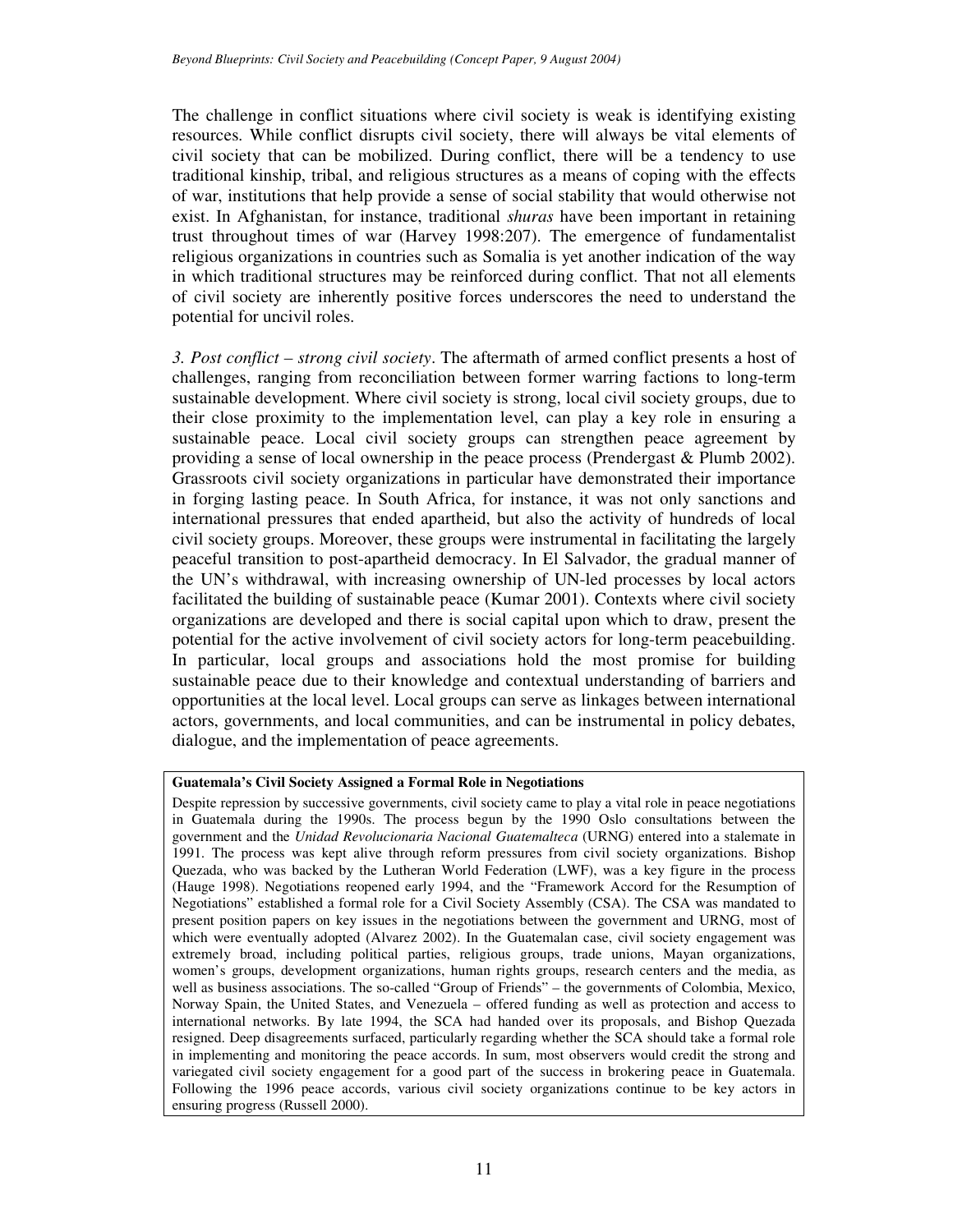*4. Post-conflict – weak civil society.* Once a country enters into a post conflict phase, utilizing existing elements of civil society becomes important in maintaining the momentum of peacebuilding. Protracted armed conflict undoubtedly stretches the capacities of civil society. While this does not necessarily mean that lengthy conflicts will automatically lead to a weakened civil society, it is nevertheless likely that, once a country has begun the shift towards a post-conflict situation, civil society has been adversely affected. The challenge in such situations is to both strengthen civil society in such a way as to contribute a sustainable peacebuilding process. In this regard, one of the central discussions within peacebuilding initiatives and humanitarian assistance in general is whether or not external NGOs further undermine efforts at strengthening an already weakened civil society. For instance, do NGOs seek to draw on the knowledge possessed by local communities? Do international actors seek to build long-term capacities? Will local communities be forced into unsuitable models of democracy for that specific context? Can NGOs be said to be neutral, or do they appear as advocates for one part in a conflict?

#### **Traditional Village Councils Key to Afghan Recovery**

Afghanistan is commonly associated with a weak civil society. The national NGO sector dates back only to the late 1980s. Other forms of civil society, however - including religious networks, tribal structures, and community councils (*shuras*) – are rooted solidly in Afghan society. The National Solidarity Program (NSP) is a prominent part of the country's post-9/11 recovery strategy (*Securing Afghanistan's Future*, 2004). The basic idea of NSP is to provide cash grants to communities, and to make the *shura* responsible for the selection and implementation of projects. An established institution in Afghan society, the traditional *shura* is reactive and focused on conflict resolution, rather than proactive and focused on planning and implementation (Harpviken et al 2002: 5-7). Over the past 15 years, the *shura* has increasingly come to function as village development organizations, encouraged by international aid providers. NSP adds a new and explicitly political dimension, insisting that *shura* members are elected by secret ballot, in an effort to foster local level democracy, which also serves as basic democratic education conducive for the larger state-building effort. The use of the *shura* in Afghanistan is an interesting example of how traditional forms of organization may be built upon in post-conflict recovery. The success of the NSP, however, relies on the ability to mediate tensions inherent in taking an established institutional form, assigning it fundamentally different tasks, and changing its mode of organization.

NGOs are becoming more prevalent within peacebuilding as the result of the vacuum left by the absence of local authorities, the preferences of donors, and the limited capacities of international institutions (Abiew & Keating 2004). The good governance agenda, for example, has entailed an increase in donor support to NGOs within development planning in general (Lewis 2002: 571-572), and the increasing involvement of NGOs within peacekeeping can be seen as an extension of this mandate. There is, however, reason to raise concerns about the reliance on NGOs, particularly in post conflict situations. NGOs can at times exacerbate divisions and conflict rather than mediating them, while questions as to the neutrality of many NGOs have also been raised. For instance, in providing relief to Rwandan refugees in Goma, assistance was delivered to camps controlled by the Hutu militia; in so doing, NGOs may have impeded peacebuilding by aiding the military objectives of the militia (Abiew & Keating 2004:106). Concern can also be raised about the efficacy of NGOs in the long-term. For instance, the many professional NGOs that have sought to promote democracy in Nepal have not succeeded; meanwhile, it was township organizations and civic groups that played a central role in the struggle against South African apartheid in the 1980s (Ottaway 2001). A further dilemma is the influence donors have on NGOs. Recipient NGOs may tailor their programs and ideas to suit those of the donors rather than addressing real needs, thereby turning civil society organizations into "creatures" of the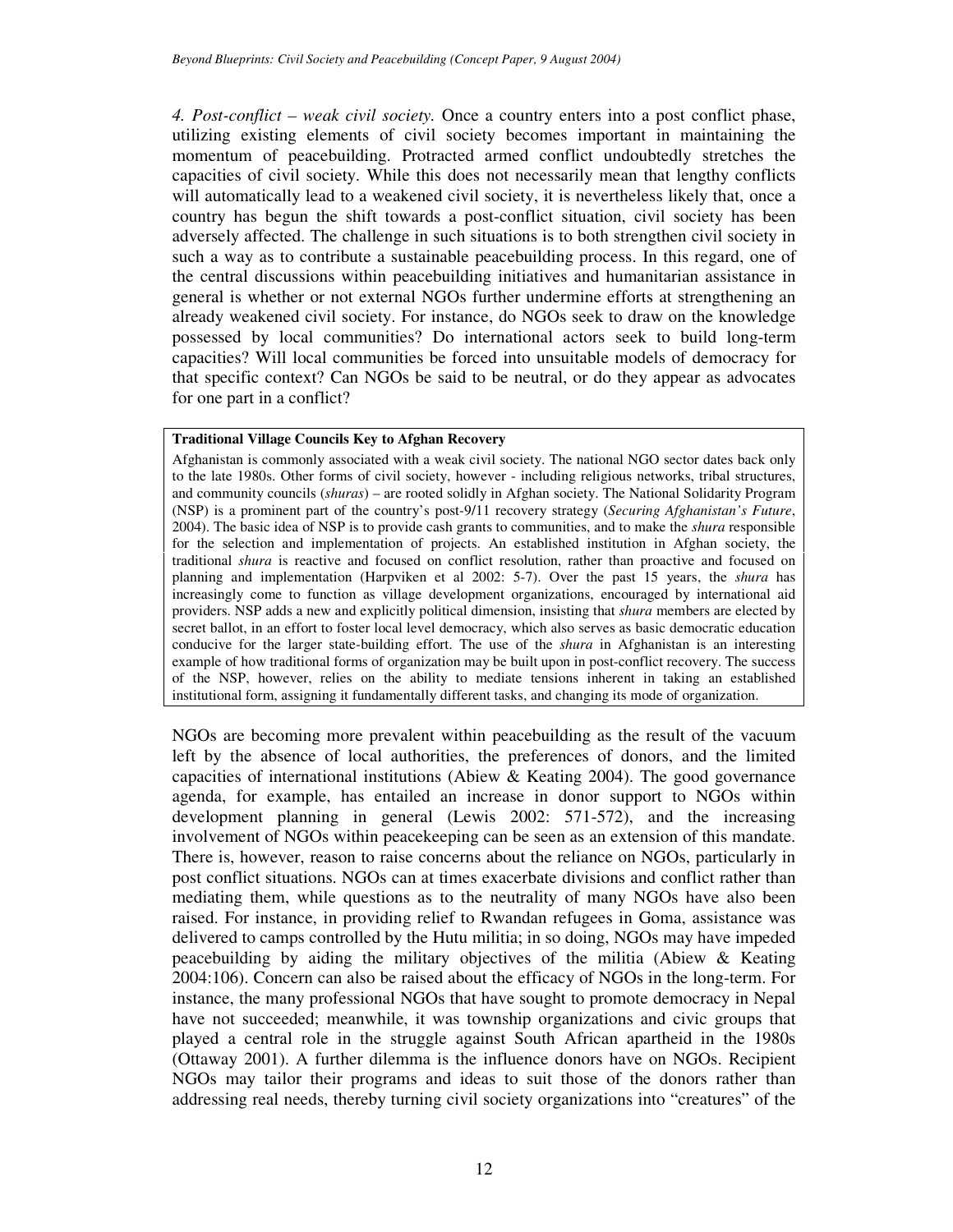donors. Donors have also had an underlying ideological agenda, providing support to NGOs that seek to oust what is perceived as unfriendly governments and regimes. For NGOs to avoid such traps, they must demonstrate political savvy and the understanding that their personnel are operating in a highly politicized arena. One lesson to be gleaned from of all of this is that NGOs must adopt a "do no harm" approach, and develop programs that support those who seek an alternative to conflict (Anderson 1999). Ultimately, the greatest promise lies in investing in local groups and organizations; outside NGOs, meanwhile, can play a supporting role in building a sustainable peace.

## **Analyzing Civil Society**

Civil society is always present in some form. Recognizing informal networks can pose a considerable challenge since they are less visible, particularly in conflict or post-conflict contexts. One reason for this is that conceptualizations of civil society are generally derived from the experiences of industrialized Western democracies. They often presume a relatively high degree of organization that is readily identifiable, and may in this sense obscure traditional linkages and forms of organization found in the developing world. Conflict itself will alter the composition of civil society, making it appear considerably different from those found in Western democracies. There is an inherent danger in forcing non-Western societies into assuming an organizational form that is recognizable from a Western viewpoint. One prominent example of this is the normative assumption that local networks will and should resemble an NGO organizational form –the "NGO-ification" of traditional societal structures. In African nations, for instance, there has been a tendency among policy makers to conceive of civil society primarily as a set of bilaterally or multilaterally funded development NGOs with broad transnational networks. These have increasingly assumed responsibility for many of the state's functions within health and education. While these NGOs are certainly a vital component of civil society, they do not challenge the state from below, being instead horizontal contemporaries of wider institutions of transnational governmentality (Lewis 2002: 577-578). Effectively, a singular focus on NGOs can come at the expense of the identification of local networks that, in the long run, may possess the local knowledge and competence needed to create sustainable initiatives.

While discussions of civil society may be interesting on their own, they are purely academic unless they can be translated into practice. One of the central challenges of parlaying conceptualizations of civil society into policy is finding ways of identifying and measuring its features in specific contexts. However, measuring civil society presents practitioners with a somewhat ironic dilemma: the more one includes under the rubric of civil society, the more difficult it is to measure; the more that is excluded, the less useful the measurement (Batliwala n.d.). This is a particularly important consideration when one defines civil society rather broadly as is the case here. Two approaches to measuring the strength and composition of civil society – the Johns Hopkins University Nonprofit Sector Project (JHU), and the Civil Society Index (CIVICUS) – illustrate the dilemmas associated with attempting to gauge civil society. While it would be impossible to describe each of these approaches within the scope of the current paper, each entails the application of multiple methodologies and data in order to map the state of civil society in a specific context. The JHU approach seeks to build a quantitative set of indicators that can be extrapolated for use in comparing civil society across multiple cases. The CIVICUS approach, in contrast, attempts to pool secondary data in order to develop mechanisms for self-assessments of civil society.

Neither approach, however, can be said to be entirely effective. The JHU approach has been criticized for being overly rigid, Eurocentric, highly economistic, and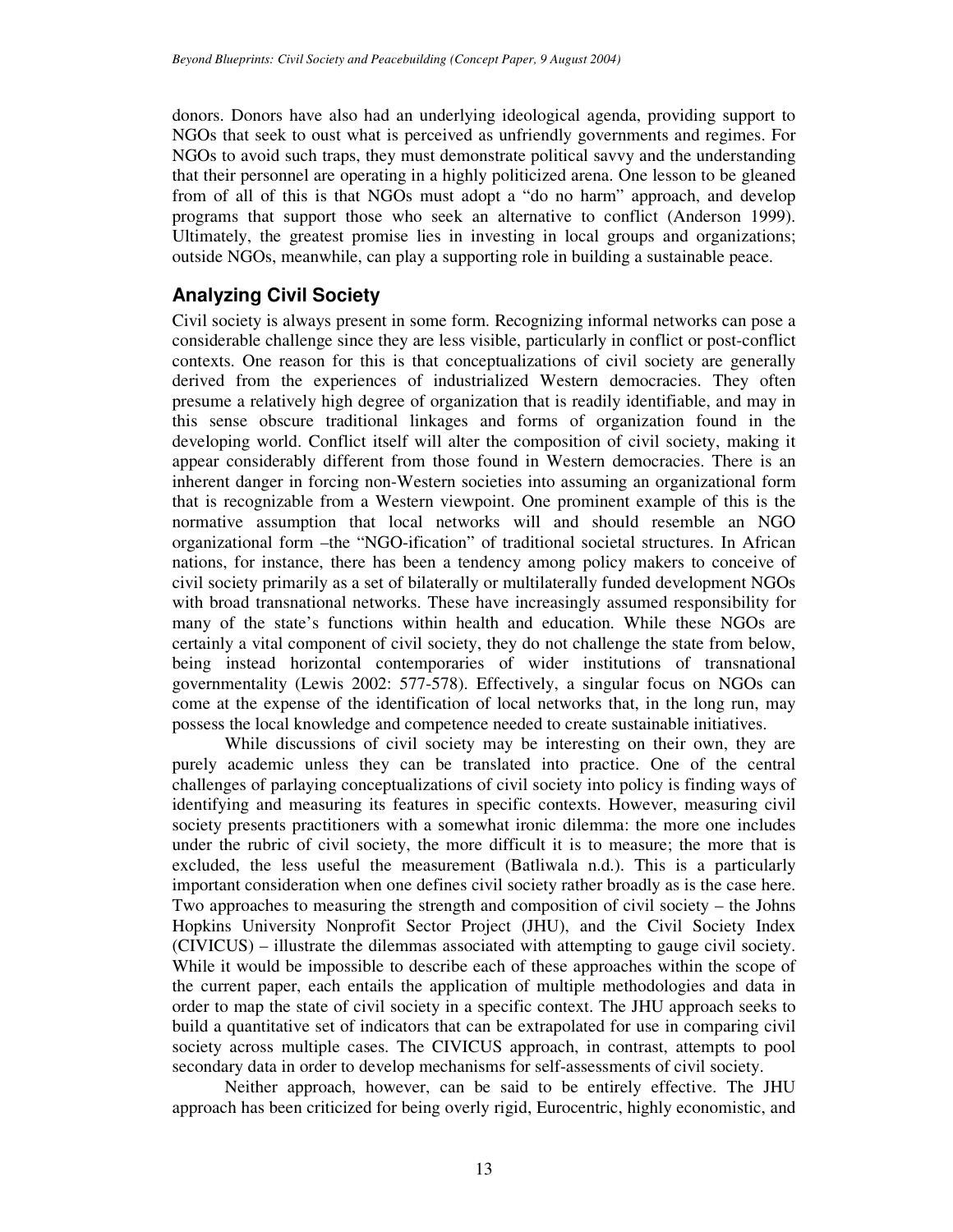with limited policy value. The CIVICUS approach, it has been noted, may be methodologically questionable, overly subjective, does not reflect uncivil and informal aspects, and is difficult to parlay into policy. More generally, measurements of civil society are in their early stages, and are currently far from what could be described as a precise science. Common to both is that, larger, diverse civil societies and the informal sectors of civil society are relatively difficult to measure, while smaller, less diverse, and more regulated environments are comparatively easier to measure. Generalizations and comparisons are also difficult and should be approached with caution, and civil society in each individual case may be better understood on its own. Perhaps most importantly, the questions that have been raised about the policy value of these approaches, along with the gap between measuring civil society and action, remain serious concerns (Batliwala n.d.).

## **What Can External Actors Do?**

What can external actors and agencies do to both strengthen and utilize civil society in peacebuilding? The peacebuilding resources possessed by the international community are considerable when compared to those that are likely to exist in conflict-ridden areas. While conflicts entail a multitude of dimensions and aspects – and thus must be assessed individually – donors, governments, and other agencies have a number of means at their disposal that can function to support civil society in peacebuilding.

- Resources in the form of money can help provide much-needed immediate relief in complex emergencies, but excessive financial support may be detrimental in the long run. Because civil society remains weakened following armed conflict, its capacity to absorb resources quickly is reduced. An influx of money runs the risk of shifting priorities to satisfy donors, and invites the establishing of organizations that exist primarily to tap into sources of funding, or encourages mismanagement an corruption.
- External actors possess knowledge and competence that can be invaluable in both conflict and post conflict situations. This can take the form of research, experience from a variety of contexts, or utilizing knowledge to facilitate capacity building.
- Protecting civil society from parties to the war, including repressive states, is a challenge for external actors. External actors can offer protection through a variety of means, ranging from political dialogue to safe accommodation during emergencies.
- External actors have international links and networks that can be used for advocacy, mobilizing resources, or serve as a bridge between external actors and local civil society groups.

The lessons learned outlined in the opening parts of this paper provides a number of specific suggestions as to how to best approach civil society and peacebuilding. Taken in conjunction with the points outlined above, donors, agencies, and governments are in a position to find ways of developing suitable policy that addresses the needs of each case, and that recognizes the unique challenges inherent to civil society and peacebuilding.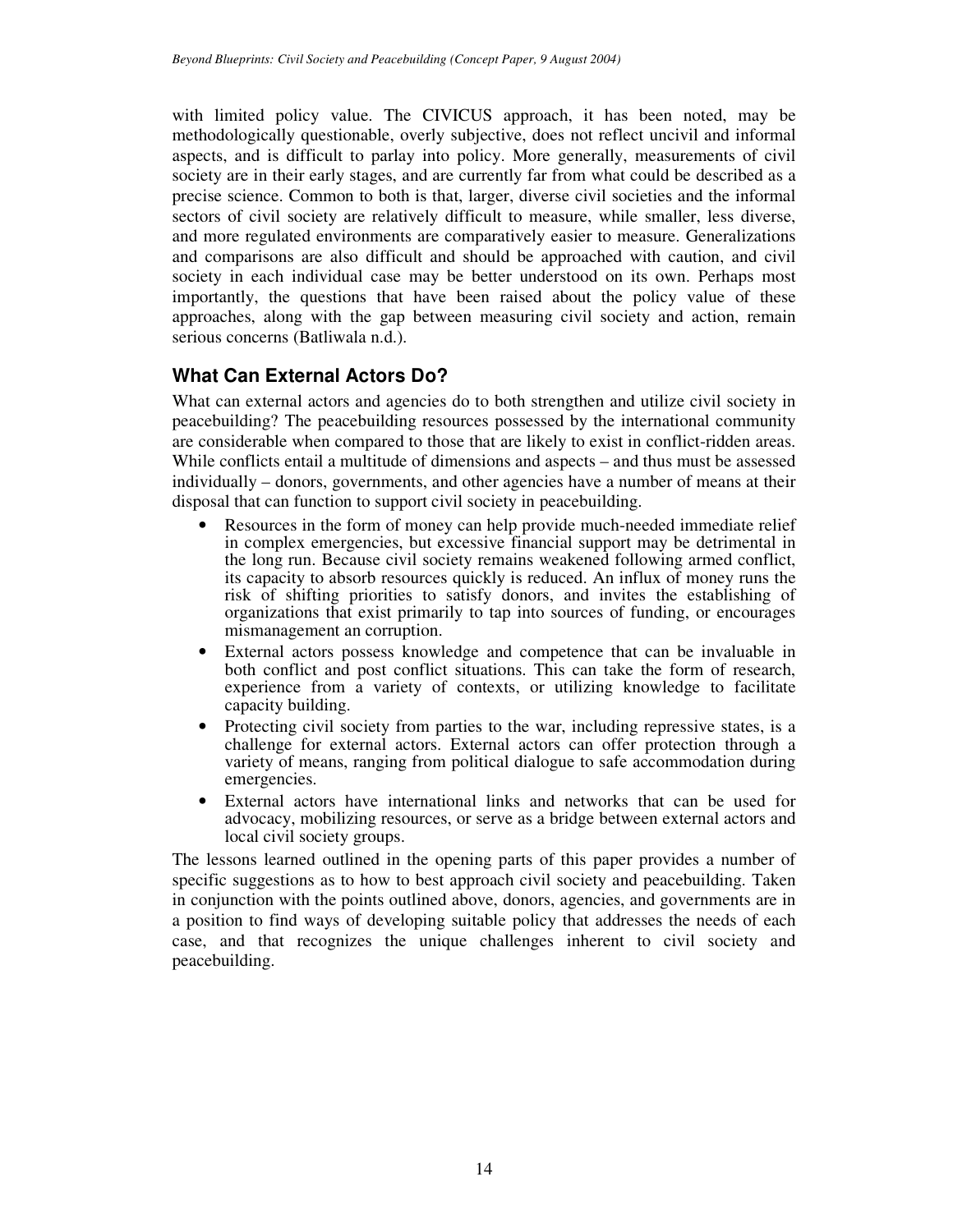#### **Literature**

- Abiew, Francis Kofi, and Tom Keating. 2004. "Defining a Role for Civil Society: Humanitarian NGOs and Peacebuilding Operations." Pp. 93-117 in *Building Sustainable Peace*, edited by Tom Keating and W. Andy Knight. Tokyo: United Nations University Press.
- Alvarez, Enrique. 2002. "The Civil Society Assembly: Shaping Agreement." *Accord* 13:48-53.
- Anderson, Mary B. 1999. *Do No Harm: How Aid Can Support Peace - or War*. Boulder, CO: Lynne Rienner.
- Bahmueller, Charles F. 1999. "Civil Society and Democracy Reconsidered." in *Principles and Practices of Education for Democratic Citizenship*, edited by Charles F. Bahmueller and John. J. Patrick. Calabasas, CA: Civitas International.
- Batliwala, Srilatha. n.d. "Measuring Civil Society." unpublished presentation.
- Cain, Alan. 2001. "Humanitarian & Development Actors as Peacebuilders?" *Review of African Political Economy* 28:577-586.
- Carothers, Thomas. 1999. "The Concept of Civil Society is a Recent Invention." *Foreign Policy*:18-29.
- Cousens, Elizabeth M. 2001. "Introduction." Pp. 1-20 in *Peacebuilding as Politics: Cultivating Peace in Fragile Societies*, edited by Elizabeth M. Cousens and Chetan Kumar. Boulder, CO: Lynne Rienner.
- Gibson, James L. 2001. "Social Networks, Civil Society, and the Prospects for Consolidating Russia's Democratic Transition." *American Journal of Political Science* 45:51-69.
- Government of Afghanistan. 2004. "Securing Afghanistan's Future: Accomplishments and the Strategic Path Forward." Kabul: Government of Afghanistan, Asian Development Bank; United Nations Assistance Mission to Afghanistan; United Nations Development Programme; World Bank.
- Hadi, Izzat Abdel. 2003. "The Role of the Palestinian Civil Society in Building Peace." *OneWorld.net*. 24 October 2003
- Harpviken, Kristian Berg, and Bernt A. Skåra. 2003. "Humanitarian Mine Action and Peacebuilding: Exploring the Relationship." *Third World Quarterly* 24:809-822.
- Harpviken, Kristian Berg, Arne Strand, and Karin Ask. 2002. "Afghanistan and Civil Society." Bergen: Chr. Michelsen Institute.
- Harvey, Paul. 1998. "Rehabilitation in Complex Political Emergencies: Is Rebuilding Civil Society the Answer?" *Disasters* 22:200-217.
- Hassan-Gordon, Tariq. 2002. "Palestinian Civil Society Rises Up." in *Middle East Times*. 3 May 2002
- Hauge, Wenche. 1998. "An Evaluation of Norway's Role in the Guatemalan Peace Process." in *Norwegian Assistance to Countries in Conflict*, edited by Gunnar M. Sørbø, Wenche Hauge, Bente Hybertsen, and Dan Smith. Oslo: Ministry of Foreign Affairs.
- Jenatsch, Thomas. 2003. "Contemporary Peacekeeping and the Nuba Ceasefire: Theory and Practice in Dialogue." Masters Thesis. Department of Peace Studies, University of Bradford.